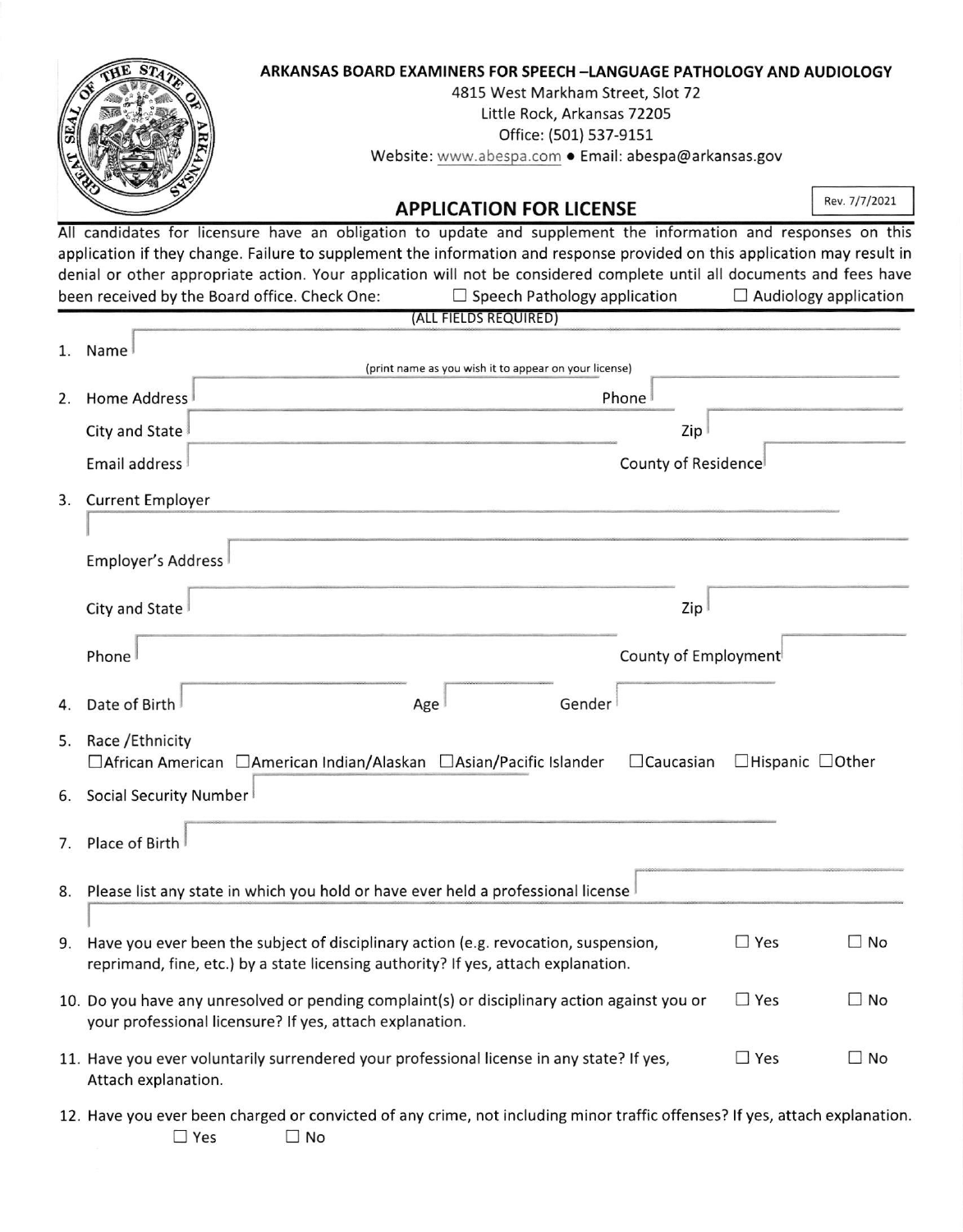## 13. Professional Employment (Begin with most recent professional employment first. Attach additional pages if necessary)

| Dates of Employment<br>(Mo., Day, Yr.)                                                                                                                                        | <b>Title of Position</b> |              |           |  |
|-------------------------------------------------------------------------------------------------------------------------------------------------------------------------------|--------------------------|--------------|-----------|--|
| From                                                                                                                                                                          |                          |              |           |  |
| To                                                                                                                                                                            |                          |              |           |  |
| Name of Employer                                                                                                                                                              |                          |              |           |  |
| Physical Address of Work Location                                                                                                                                             |                          |              |           |  |
| City                                                                                                                                                                          | State Choose an item.    |              |           |  |
| Address of Employer                                                                                                                                                           |                          |              |           |  |
| City and State                                                                                                                                                                |                          |              |           |  |
| Dates of Employment<br>(Mo., Day, Yr.)                                                                                                                                        | <b>Title of Position</b> |              |           |  |
| From                                                                                                                                                                          |                          |              |           |  |
| To                                                                                                                                                                            |                          |              |           |  |
| Name of Employer                                                                                                                                                              |                          |              |           |  |
| Physical Address of Work Location                                                                                                                                             |                          |              |           |  |
| City <sup>1</sup>                                                                                                                                                             | State Choose an item.    |              |           |  |
| Address of Employer                                                                                                                                                           |                          |              |           |  |
| City and State                                                                                                                                                                |                          |              |           |  |
| Dates of Employment<br>(Mo., Day, Yr.)                                                                                                                                        | <b>Title of Position</b> |              |           |  |
| From                                                                                                                                                                          |                          |              |           |  |
| To                                                                                                                                                                            |                          |              |           |  |
| Name of Employer                                                                                                                                                              |                          |              |           |  |
| Physical Address of Work Location                                                                                                                                             |                          |              |           |  |
| City                                                                                                                                                                          | State Choose an item.    |              |           |  |
| Address of Employer                                                                                                                                                           |                          |              |           |  |
| City and State                                                                                                                                                                |                          |              |           |  |
| 14. Has any state licensing authority ever denied your application for licensure or renewal?<br>$\Box$ Yes<br>$\square$ No<br>If yes, attach explanation.                     |                          |              |           |  |
| 15. Have you ever been the subject of disciplinary action (e.g. revocation, suspension,<br>reprimand, fine, etc.) by a state licensing authority? If yes, attach explanation. |                          |              | $\Box$ No |  |
| 16. Do you have any unresolved or pending complaint(s) or disciplinary action against you or<br>your professional licensure? If yes, attach explanation.                      | $\Box$ Yes               | $\square$ No |           |  |
| 17. Have you ever voluntarily surrendered you professional license in any state? If yes,<br>$\Box$ Yes<br>$\square$ No<br>Attach explanation.                                 |                          |              |           |  |
| 18. Have you ever been charged or convicted of any crime? If yes, attach explanation.<br>$\Box$ Yes<br>$\square$ No                                                           |                          |              |           |  |